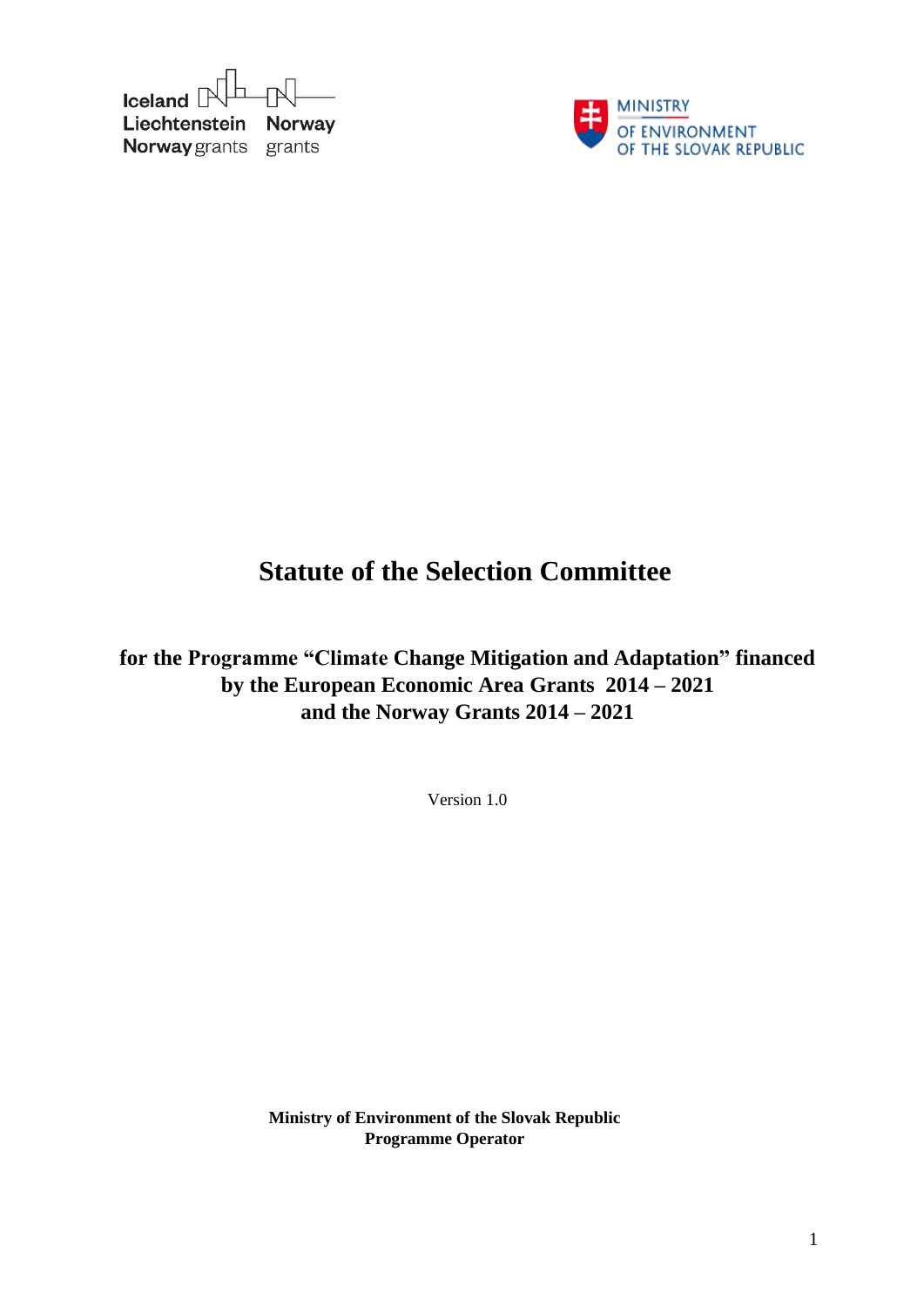#### **Introductory Provisions**

- 1. In line with the Memorandum of Understanding on Implementation of the EEA Financial Mechanism 2014 – 2021 the Memorandum of Understanding on Implementation of the Norwegian Financial Mechanism 2014 – 2021 signed on 28. November 2016 is the Ministry of Environment of the Slovak Republic (hereinafter referred to as the "Ministry") the Programme Operator for the Climate Change Mitigation and Adaptation Programme (hereinafter referred to as the "Programme").
- 2. The Programme Operator establishes a Selection Committee for the Climate Change Mitigation and Adaptation Programme financed by the EEA Grants 2014 – 2021 and the Norway Grants 2014 – 2021 (hereinafter referred to as the "Selection Committee").
- 3. In line with the Organisational Rules of the Ministry of Environment of the Slovak Republic as amended the Directorate for Environmental Programmes and Projects, Department for Transnational Programmes and Supporting Activities is responsible for the preparation and implementation of the Programme.
- 4. The Statute governs the composition, competencies and activity of the Selection Committee.
- 5. The Statute shall be binding for all the Members of the Selection Committee referred to in Article 3, Paragraph 1 of this Statute, as well as their Alternates and Invited Persons under Article 8 of this Statute.

#### **Art. 2**

#### **Scope and Competencies of the Selection Committee**

- 1. The Selection Committee shall operate in accordance with Article 7.4 of the Regulation on the implementation of the European Economic Area 2014 – 2021 and the Regulation on the implementation of the Norwegian Financial Mechanism 2014 – 2021, the Programme Agreement of  $23<sup>rd</sup>$  September 2019 and the Programme Implementation Agreement of  $7<sup>th</sup>$  November 2019.
- 2. The Selection Committee shall follow the implementation principles set out in Article 1.3 of the Regulation on the implementation of the European Economic Area Financial Mechanism 2014 – 2021 and the Regulation on the implementation of the Norwegian Financial Mechanism 2014 – 2021.
- 3. The Selection Committee is a collective advisory body of the Minister, which ensures the review of the ranked list of project applications based on results of the evaluation and scoring by experts.
- 4. The Selection Committee may modify the ranked list of project application scored by experts.
- 5. The Selection Committee shall neither change nor modify the selection criteria and alter the scoring of project applications as determined by experts in a manner other than that referred to in the preceding Paragraph.
- 6. After reviewing the ranked list of project applications, the Selection Committee shall submit to the Programme Operator the minutes of meeting and the list of recommended project applications.

# **Art. 3**

#### **Composition of the Selection Committee**

1. The Selection Committee shall consist of the Chairman of the Selection Committee, Members of the Selection Committee (Voting Members of the Selection Committee and Non-voting Members of the Selection Committee), Observers and Secretary of the Selection Committee. The provisions of the Statute and Rules of Procedure concerning members shall apply equally to Voting Members and Non-voting Members, unless specified otherwise.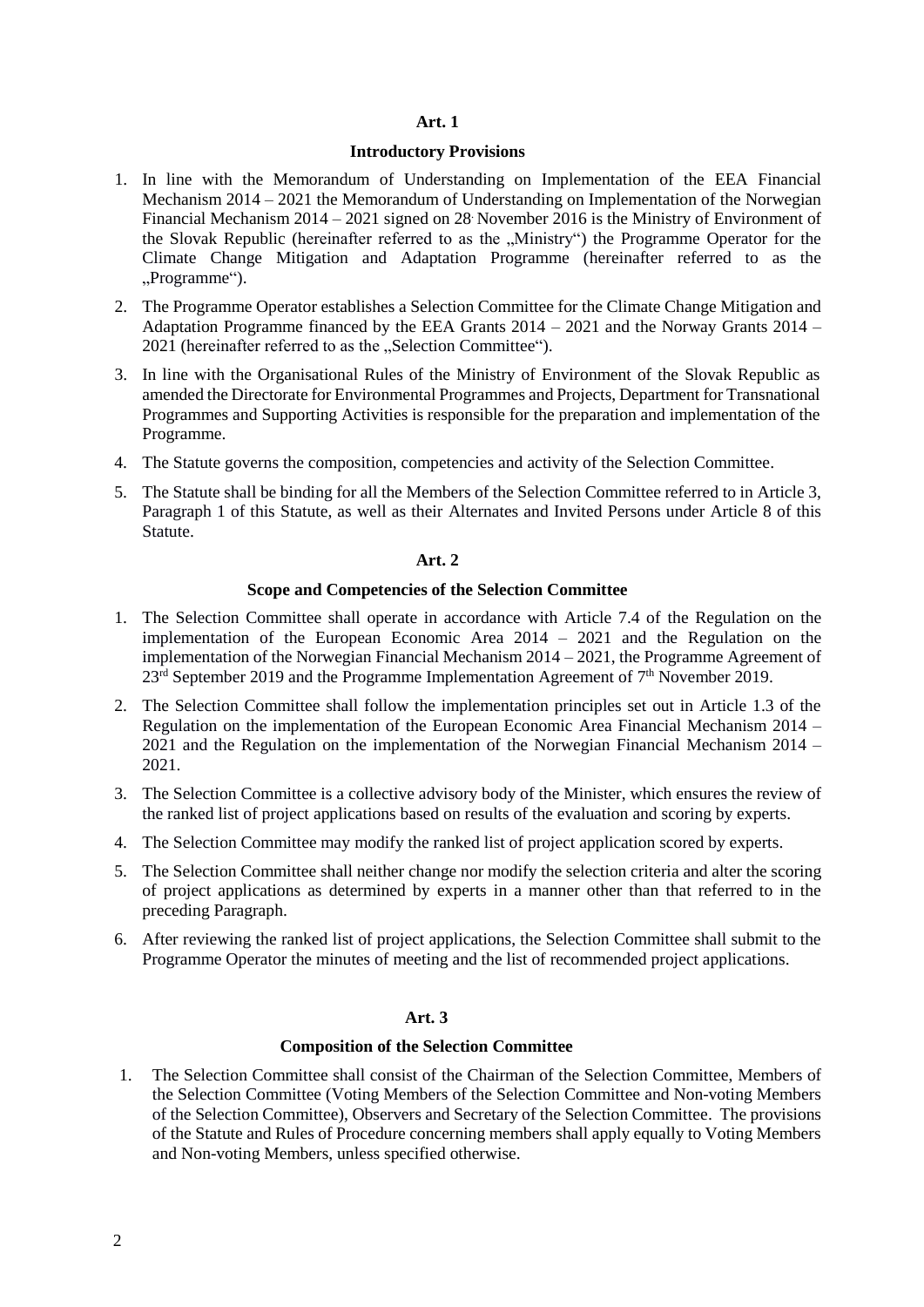- 2. The expenditures of the Chairman, all Members, Observers and Secretary of the Selection Committee related to the performance of their duties in the Selection Committee may be eligible under the costs incurred by the Programme Operator.
- 3. The Chairman of the Selection Committee is the Minister, or a person appointed by him.
- 4. The Selection Committee shall consist of at least three Voting Members, one of them shall be external to the Ministry.
- 5. The Selection Committee also consists of three Non-voting Members, who are representatives of the Donor Programme Partners.
- 6. Voting Members of the Selection Committee shall be experts with relevant experience at the areas addressed by each Call under the Programme.
- 7. The composition of the Selection Committee will alter depending on the focus of the Callslaunched under the Programme.
- 8. Voting Members of the Selection Committee for Call no. 1 under the EEA Grants and Call no. 2 under the Norway Grants are:
	- a) one representative of the Directorate for Environmental Programmes and Projects of Ministry of the Environment of the Slovak Republic,
	- b) one representative of the Directorate for Climate Change and Air Protection of Ministry of the Environment of the Slovak Republic,
	- c) one representative of the Ministry of Transport and Construction of the Slovak Republic.
- 9. Voting Members of the Selection Committee for Call no. 3 under the Norway Grants are:
	- a) one representative of the Directorate for Environmental Policy, EU and International Relations of Ministry of Environment of the Slovak Republic,
	- b) one representative of the Directorate for Environmental Programmes and Projects of Ministry of Environment of the Slovak Republic,
	- c) one representative of Ministry of Education, Science, Research and Sport of the Slovak Republic.
- 10. Voting Members of the Selection Committee for Small Grant Scheme Call no. 1 under the Norway Grants are:
	- a) one representative of the Directorate for Environmental Policy, EU and International Relations of Ministry of Environment of the Slovak Republic,
	- b) one representative of the Directorate for Environmental Programmes and Projects of Ministry of Environment of the Slovak Republic,
	- c) one representative of the Ministry of Education, Science, Research and Sport of the Slovak Republic.
- 11. Voting Members of the Selection Committee for Call no. 4 under the Norway Grants are:
	- a) one representative of the Directorate for Nature, Biodiversity and Landscape Protection of Ministry of the Environment of the Slovak Republic,
	- b) one representative of the Directorate for Environmental Programmes and Projects of Ministry of Environment of the Slovak Republic,
	- c) one representative of the institution external to the Programme Operator.
- 12. The representatives of the following Donor Programme Partners for all calls launched under the Programme shall be Non-voting Members of the Selection Committee:
	- a) one representative of the Norwegian Water Resources and Energy Directorate,
	- b) one representative of the Directorate for Civil Protection and Emergency Planning,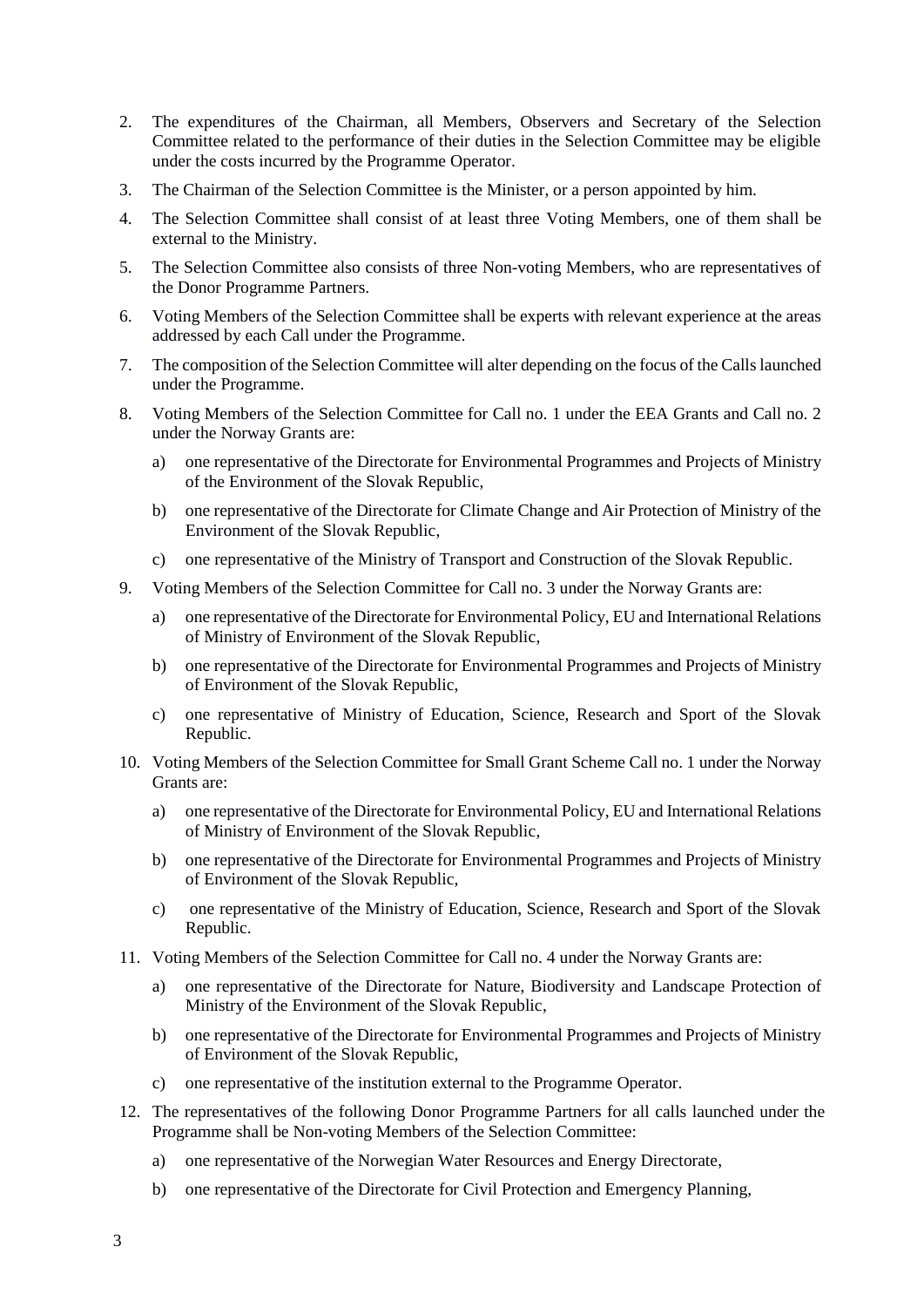- c) one representative of the Norwegian Environment Agency.
- 13. The Observers of the Selection Committee for all calls launched under the Programme are:
	- a) one representative of the EEA and Norway Grants Department of the Office of the Government of the Slovak Republic as the National Focal Point,
	- b) one representative of the Financial Mechanism Office,
	- c) one representative of Royal Norwegian Embassy in Bratislava.

#### **Establishment and Termination of Membership in the Selection Committee**

- 1. The Members and Observers of the Selection Committee shall be appointed and revoked by the Minister, taking into account the principles of expertise, confidentiality, ethics and the rule of impartiality and the elimination of conflict of interest.
- 2. The performance of a Member and an Observer of the Selection Committee is incompatible with participation in the process of the expert evaluation of the project applications presented to the Selection Committee because of a conflict of interest.
- 3. The Minister shall issue a nomination/revoking decree to the appointed and revoked Members and Observers of the Selection Committee.
- 4. The Minister shall revoke a Member and an Observer of the Selection Committee if it is found during the course of the Selection Committee meeting that the appointment of the Member and the Observer of the Selection Committee is contrary to this Article.
- 5. The Minister shall revoke a Member of the Selection Committee if he violates his duties as the Member of the Selection Committee arising from Article 5 of this Statute.
- 6. The Minister shall revoke an Observer of the Selection Committee if he fails to fulfill his duties as the Observer of the Selection Committee resulting from Article 6 of this Statute.
- 7. The Minister may revoke a Member and an Observer of the Selection Committee:
	- a) if his/her health status does not allow him to perform the tasks of the member and the observer of the Selection Committee for at least one year,
	- b) if he has not taken part in two consecutive meetings of the Selection Committee without a written justification,
	- c) for other serious reasons.
- 8. A Member and an Observer of the Selection Committee may resign the membership in the Selection Committee by written notification to the Minister. In such a case, the Minister shall appoint a new Member and Observer of the Selection Committee in accordance with this Article.
- 9. Membership in the Selection Committee expires by:
	- a) the revoking by the Minister,
	- b) the resignation of the memberships in written form,
	- c) the termination of activity of the Selection Committee..

#### **Art. 5**

#### **Duties of Members of the Selection Committee**

- 1. Participation of Members of the Selection Committee at the meetings is mandatory.
- 2. If, for serious reasons, a Member of the Selection Committee is unable to attend the meeting, he/she shall be substituted at the meeting of the Selection Committee by an alternate appointed by the Minister which shall meet all provisions and conditions of the Statute. The alternate of the Member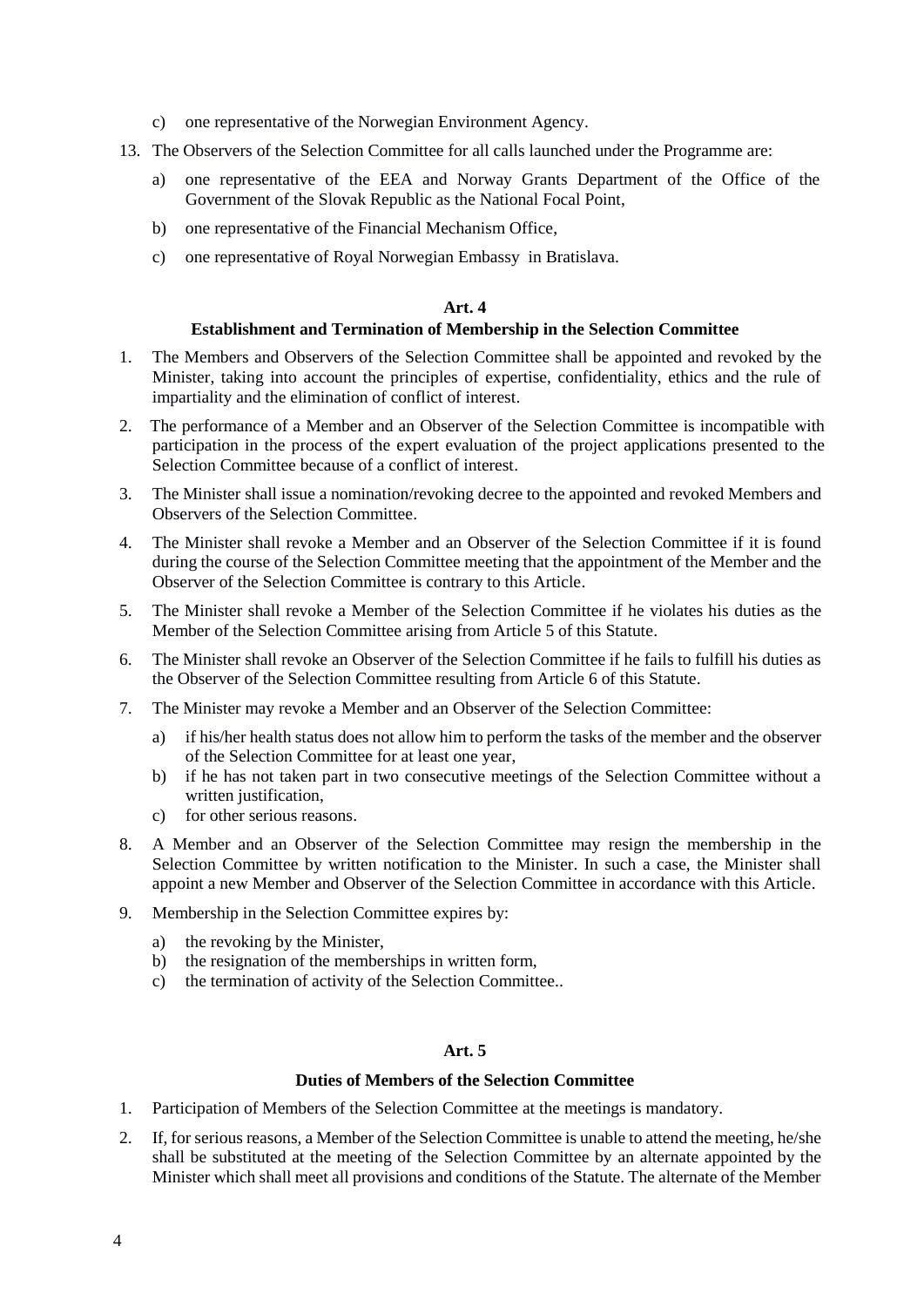of the Selection Committee shall have the same rights and duties as a Member of the Selection Committee.

- 3. The Members of the Selection Committee are obliged to maintain confidentiality of all facts which they have learned by performing their duties or in connection with them and which, in order to protect the applicant's interests, cannot be communicated to other persons. They declare this by signing the Declaration on impartiality, confidentiality and exclusion of conflict of interest attached as Annex 1 of Statute prior the meeting of the Selection Committee.
- 4. A Member of the Selection Committee may not participate in the preparation of the evaluated project application and project implementation.
- 5. A Member of the Selection Committee is obliged to desist from any activity that would be contrary to his/her activities in the Selection Committee.
- 6. If a Member of the Selection Committee becomes aware of facts indicating his partiality with regard to his/her relationship to the applicant or the project application, he/she shall immediately announce this fact to the Chairman of the Selection Committee. The Chairman of the Selection Committee shall instruct the Member of the Selection Committee to desist his/her rights and duties when discussing the project application in question. If the Chairman of the Selection Committee becomes aware of facts indicating his partiality, he shall desist his rights and duties when discussing the project application in question.

# **Art. 6**

# **Duties of Observers of the Selection Committee**

- 1. The Observers of the Selection Committee have the right to comment on individual project applications, to present their views and to draw attention to shortcomings in relation to the work of the Selection Committee. By their participation they must not restrict the work of the Selection Committee and must not interfere with its work.
- 2. Observers of the Selection Committee shall not have the right to vote.
- 3. If, for serious reasons, an Observer is not able to attend the meeting of the Selection Committee, he/she shall be substituted by an alternate appointed by the Minister which shall meet all provisions and conditions of the Statute. The alternate of an Observer shall have the same rights and duties as the Observer of the Selection Committee.
- 4. The Observers of the Selection Committee shall be obliged to maintain confidentiality of all facts which they have learned by performing their duties or in connection with them and which, in order to protect the applicant's interests, cannot be communicated to others. They declare this by signing the Declaration of Impartiality, Confidentiality and Exclusion of Conflict of interest attached as Annex 1 of the Statute prior the first meeting of the Selection Committee.
- 5. Observers of the Selection Committee shall not be involved in the preparation of the evaluated project application and the project implementation.
- 6. The Observer of the Selection Committee shall desist from any activity which would be contrary to his/her activities in the Selection Committee.
- 7. If an Observer of the Selection Committee becomes aware of facts indicating his/her partiality with regard to his/her relation to the applicant or the project application, he/she shall immediately announce this fact to the Chairman of the Selection Committee. The Chairman of the Selection Committee shall instruct the Observer of the Selection Committee to desist his/her rights and duties when discussing the project application in question.

# **Art. 7**

#### **Chairman of the Selection Committee**

- 1. The Chairman of the Selection Committee is the Minister or a person appointed by the Minister.
- 2. The Chairman of the Selection Committee is a non-voting Member of the Selection Committee.
- 3. The Chairman of the Selection Committee: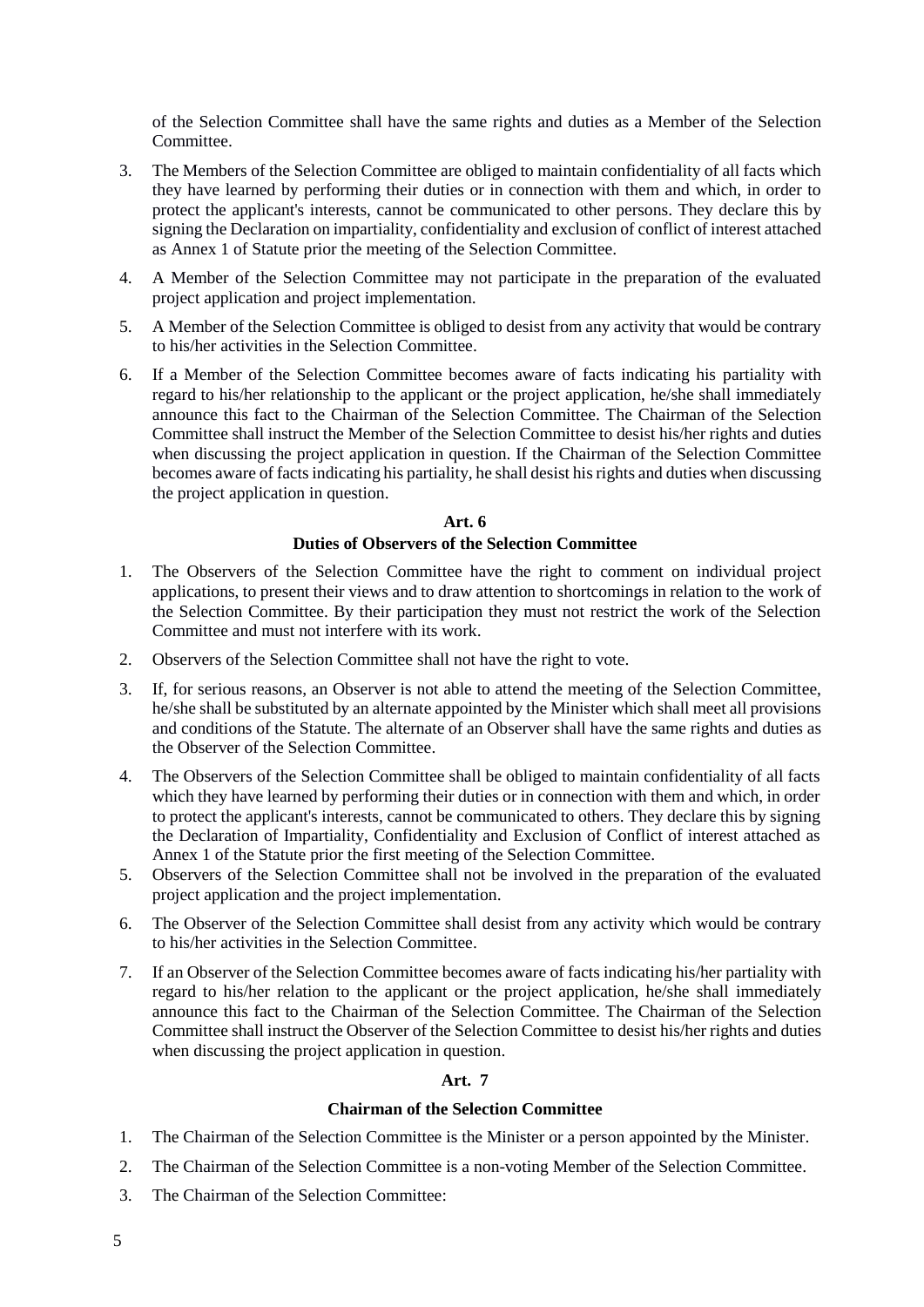- a) represents the Selection Committee externally,
- b) convenes individual meetings of the Selection Committee,
- c) appoints and revokes the Members and Observers of the Selection Committee,
- d) appoints and revokes the Secretary of the Selection Committee,
- e) proposes the agenda, conducts individual meetings of the Selection Committee,
- f) convenes a written procedure in line with the Rules of Procedure,
- g) supervises compliance with the Statute and Rules of Procedure,
- h) ensures that the principles of impartiality, confidentiality and exclusion of conflict of interests are respected,
- i) supervises overall compliance with the objectives and principles of the EEA Financial Mechanism and the Norwegian Financial Mechanism.
- 4. The Chairman of the Selection Committee may be substituted at the meeting by a representative appointed by the Chairman of the Selection Committee, who must be an employee of the Ministry.

# **Secretary of the Selection Committee**

- 1. The Secretary of the Selection Committee shall be an employee of the Directorate for Environmental Programmes and Projects of the Ministry.
- 2. The Secretary of the Selection Committee shall be appointed by the Chairman of the Selection Committee.
- 3. The Secretary of the Selection Committee shall not have the right to vote.
- 4. The Secretary of the Selection Committee:
	- a) organizes individual meetings of the Selection Committee,
	- b) draws up the minutes of the meetings of the Selection Committee,
	- c) administers other activities related to the activity of the Selection Committee in at the directions of the Chairman of the Selection Committee.
- 5. The Secretary of the Selection Committee shall be bound by the confidentiality of all facts which he/she have learned of by performing his/her duties or in connection therewith, to which he/she undertakes to sign an Declaration on impartiality, confidentiality and exclusion of conflict of interest attached as Annex 1 of the Statute prior the first meeting of the Selection Committee.

### **Art. 9**

#### **Invited Persons**

- 1. According the invitation of the Chairman of the Selection Committee, Invited Persons may also attend the meetings of the Selection Committee.
- 2. Expert evaluators who have evaluated individual project applications may be invited to the meetings of the Selection Committee to provide expert justification of the evaluation of a particular project application.
- 3. Invited Persons shall not by their participation restrict the work of the Selection Committee and shall not interfere with its work. Invited Persons are not Members of the Selection Committee and shall not have the right to vote.
- 4. Invited Persons shall respect the principle of impartiality and confidentiality of any facts they have learned during the evaluation of project applications. They declare this by signing the Declaration on impartiality, confidentiality and exclusion of conflict of interest attached as Annex 1 of the Statute prior the meeting of the Selection Committee.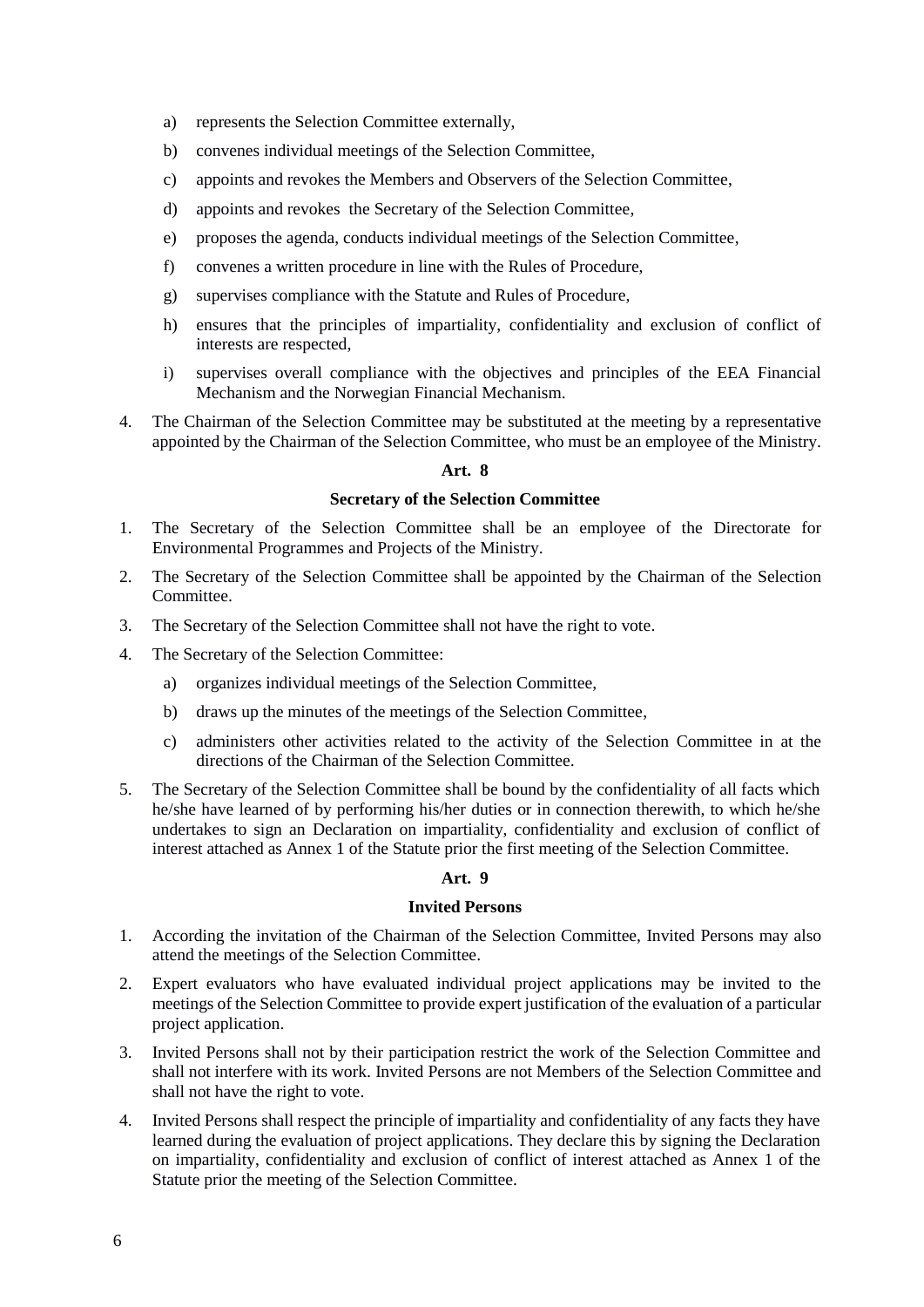#### **Meeting of the Selection Committee**

- 1. The meeting of the Selection Committee shall be governed by the Rules of Procedure of the Selection Committee, which shall specify in particular:
	- a) preparing and conducting the meetings of the Selection Committee,
	- b) method of examining the ranked list of project applications,
	- c) method of adopting the resolutions and the minutes of the Selection Committee.
- 2. Meetings of the Selection Committee are not open to public.
- 3. The absolute majority of all Members of the Selection Committee shall be required for the adoption of a resolution of the Selection Committee, except the case provided in Paragraph 4 of this Article.
- 4. The agreement of all the Members of the Selection Committee shall be required for the adoption of a resolution of the Selection Committee amending the list of the project applications ranked based on evaluation of expert evaluators.

# **Art. 11**

#### **Minutes of the Selection Committee Meeting**

- 1. Minutes of the meetings of the Selection Committee shall be drawn up by the Secretary of the Selection Committee, the content of the minutes is specified in the Rules of Procedure of the Selection Committee.
- 2. The minutes shall be signed by the Chairman of the Selection Committee.
- 3. A copy of the minutes shall be distributed to all the Members and Observers of the Selection Committee. The originals of the minutes shall be archived by the Secretary of the Selection Committee.

# **Art. 12**

#### **Final Provisions**

- 1. Amendments to the Statute shall be made in writing in the form of numbered amendments.
- 2. The Selection Committee shall cease to exist on the date of signature of the last project contract with the project promoter under the last call launched under the Programme. If necessary, its action can be renewed at the direction of the Chairman of the Selection Committee.
- 3. This Statute enters into force on 29th November 2019.

László Sólymos Deputy Prime Minister and Minister of Environment of the Slovak Republic